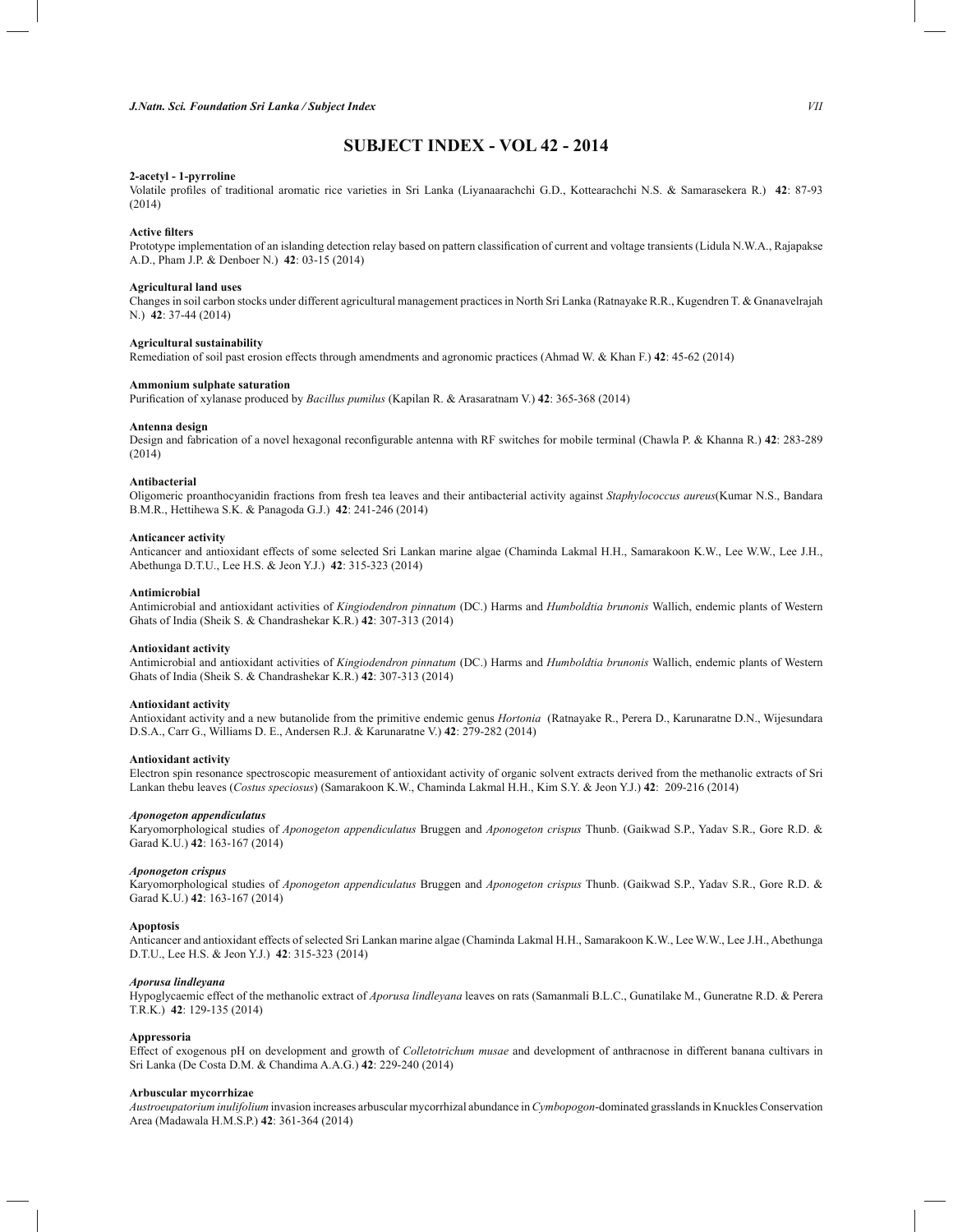## *Artocarpus nobilis*

First report of white root disease of *Artocarpus nobilis* in Sri Lanka caused by *Rigidoporus microporus* (Madushani H.K.I., Fernando T.H.P.S., Wijesundara R.L.C. & Siriwardane D.) **42**: 197-198 (2014)

#### **Azoospermia**

Macrophage migration inhibitory factor (MIF) in seminal fluid as a marker of male factor infertility: a pilot study in Sri Lankan men (Obeysekera M.P., Amarasekara D.S., Wijerathna S., Fernando C. & Udagama P.V.) **42**: 149-154 (2014)

## **Back-bending**

Back-bending phenomena in even-even 110-118Te isotopes (Hossain I., Hussein M., Mansour S.A. & Islam J.) **42**: 335-339 (2014)

### **Basidiospores**

A new record of *Fulvifomes fastuosus* from Sri Lanka (Ediriweera S.S., Wijesundera R.L.C., Nanayakkara C.M. & Weerasena O.V.D.S.J.) **42**: 369- 371 (2014)

## **Bayesian methods**

A multilevel Bayesian analysis of university entrance eligibility for selected districts in Sri Lanka: methods and application to educational data (Jayawardena N.I. & Sooriyarachchi M.R.) **42**: 23-36 (2014)

## **Begomovirus**

Molecular detection and characterization of begomoviruses associated with cucurbitaceae vegetables in Sri Lanka (Bandaranayake W.M.E.K., Wickramarachchi W.A.R.T., Wickramasinghe H.A.M., Rajapakshe R.G.A.S. & Dissanayake D.M.K.K.) **42**: 265-271 (2014)

## **Bilateral control**

RTOS based embedded controller implementation of a bilateral control system (Abeykoon A.M.H.S. & Pillai M.B.) **42**: 217-228 (2014)

## **Binary responses**

A multilevel Bayesian analysis of university entrance eligibility for selected districts in Sri Lanka: methods and application to educational data (Jayawardena N.I. & Sooriyarachchi M.R.) **42**: 23-36 (2014)

#### **Biphasic MIF profile**

Macrophage migration inhibitory factor (MIF) in seminal fluid as a marker of male factor infertility: a pilot study in Sri Lankan men (Obeysekera M.P., Amarasekara D.S., Wijerathna S., Fernando C. & Udagama P.V.) **42**: 149-154 (2014)

#### **Blood glucose concentration**

Hypoglycaemic effect of the methanolic extract of *Aporusa lindleyana* leaves on rats (Samanmali B.L.C., Gunatilake M., Guneratne R.D. & Perera T.R.K.) **42**: 129-135 (2014)

### **Boldine**

Antioxidant activity and a new butanolide from the primitive endemic genus *Hortonia* (Ratnayake R., Perera D., Karunaratne D.N., Wijesundara D.S.A., Carr G., Williams D.E., Andersen R.J. & Karunaratne V.) **42**: 279-282 (2014)

## **Brazilein**

Density functional theory (DFT) and time-dependent density functional theory (TDDFT) studies of selected ancient colourants as sensitizers in dye-sensitized solar cells (Kooh M.R.R., Yoong V.N. & Ekanayake P.) **42**: 169-175 (2014)

## **Brazilin**

Density functional theory (DFT) and time-dependent density functional theory (TDDFT) studies of selected ancient colourants as sensitizers in dye-sensitized solar cells (Kooh M.R.R., Yoong V.N. & Ekanayake P.) **42**: 169-175 (2014)

## **Butanolide**

Antioxidant activity and a new butanolide from the primitive endemic genus *Hortonia* (Ratnayake R., Perera D., Karunaratne D.N., Wijesundara D.S.A., Carr G., Williams D. E., Andersen R.J. & Karunaratne V.) **42**: 279-282 (2014)

#### **Calcite**

Surfactant-assisted synthesis of pure calcium carbonate nanoparticles from Sri Lankan dolomite (Mantilaka M.M.M.G.P.G., Wijesinghe W.P.S.L., Pitawala H.M.T.G.A., Rajapakse R.M.G. & Karunaratne D.G.G.P.) **42**: 247-254 (2014)

## **Calcium carbonate**

Surfactant-assisted synthesis of pure calcium carbonate nanoparticles from Sri Lankan dolomite (Mantilaka M.M.M.G.P.G., Wijesinghe W.P.S.L., Pitawala H.M.T.G.A., Rajapakse R.M.G. & Karunaratne D.G.G.P.) **42**: 247-254 (2014)

## *Camellia sinensis*

Oligomeric proanthocyanidin fractions from fresh tea leaves and their antibacterial activity against *Staphylococcus aureus* (Kumar N.S., Bandara B.M.R., Hettihewa S.K. & Panagoda G.J. ) **42**: 241-246 (2014)

## **Cancer patient release**

Releasing thyroid cancer patients from the hospital based on dose rate measurement after <sup>131</sup>I activity administration (Hewamanna R., Loganathan N. & Perera D.K.A.) **42**: 137-141 (2014)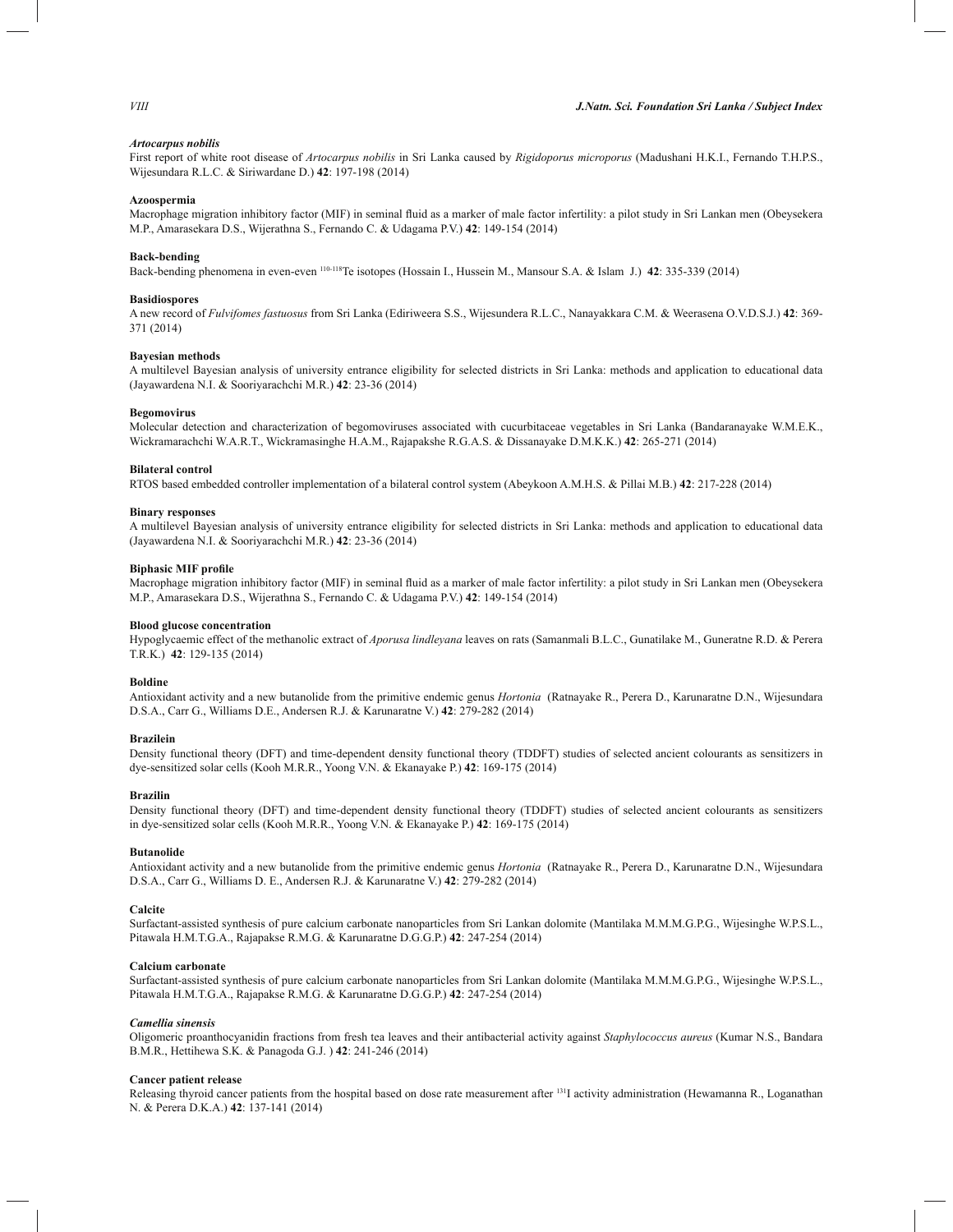## *J.Natn. Sci. Foundation Sri Lanka / Subject Index IX*

# **Chemical elicitors**

Pre-harvest chemical elicitor treatment enhances induced resistance in harvested banana fruit cv. 'Embul' and reduces anthracnose caused by *Colletotrichum musae* (Wanigasekara U.W.N.P., Adikaram N.K.B. & Abayasekara C.L.) **42**: 101-110 (2014)

## **Chitinase**

Pre-harvest chemical elicitor treatment enhances induced resistance in harvested banana fruit cv. 'Embul' and reduces anthracnose caused by *Colletotrichum musae* (Wanigasekara U.W.N.P., Adikaram N.K.B. & Abayasekara C.L.) **42**: 101-110 (2014)

## **Chlorophyll**

Characterization of bio-physical features in Thalawila fishing ground, North-western coast of Sri Lanka (Jayasiri H.B., Arulananthan K. & Jinadasa S.U.P. ) **42**: 255-264 (2014)

## *Cinnamomum* **spp.**

Preliminary investigation for the identification of Sri Lankan *Cinnamomum* species using randomly amplified polymorphic DNA (RAPD) and sequence related amplified polymorphic (SRAP) markers (Abeysinghe P.D., Samarajeewa N.G.C.D., Li G. & Wijesinghe K.G.G.) **42**: 201-208 (2014)

## **Cinnamon**

Preliminary investigation for the identification of Sri Lankan *Cinnamomum* species using randomly amplified polymorphic DNA (RAPD) and sequence related amplified polymorphic (SRAP) markers (Abeysinghe P.D., Samarajeewa N.G.C.D., Li G. & Wijesinghe K.G.G.) **42**: 201-208 (2014)

## **Climate change**

Adaptation to the vulnerability of paddy cultivation to climate change based on seasonal rainfall characteristics (Chithranayana R.D. & Punyawardena B.V.R.) **42**: 119-127 (2014)

## **Composite films**

Analysis of the behaviour of SnO<sub>2</sub> composites of ZnO and TiO<sub>2</sub> using impedance spectroscopy (Nupearachchi C.N. & Perera V.P.S.) **42**: 17-22 (2014)

## **Constrained optimization**

Trajectory planning for multi-input-multi-output linear systems subject to nonlinear inequality constraints on the output (Palamakumbura R. & Martin C.F.) **42**: 155-161 (2014)

#### **Correlated data**

A multilevel Bayesian analysis of university entrance eligibility for selected districts in Sri Lanka: methods and application to educational data (Jayawardena N.I. & Sooriyarachchi M.R.) **42**: 23-36 (2014)

## *Costus speciosus*

Electron spin resonance spectroscopic measurement of antioxidant activity of organic solvent extracts derived from the methanolic extracts of Sri Lankan thebu leaves (*Costus speciosus*) (Samarakoon K.W., Chaminda Lakmal H.H., Kim S.Y. & Jeon Y.J.) **42**: 209-216 (2014)

### **Credible intervals**

Bayesian analysis of doubly censored lifetime data using two-component mixture of Weibull distribution (Feroze N. & Aslam M.) **42**: 325-334 (2014)

## **Cropping calendar**

Adaptation to the vulnerability of paddy cultivation to climate change based on seasonal rainfall characteristics (Chithranayana R.D. & Punyawardena B.V.R.) **42**: 119-127 (2014)

## **Cropping patterns**

Remediation of soil past erosion effects through amendments and agronomic practices (Ahmad W. & Khan F.) **42**: 45-62 (2014)

# **Cross level interaction**

A multilevel Bayesian analysis of university entrance eligibility for selected districts in Sri Lanka: methods and application to educational data (Jayawardena N.I. & Sooriyarachchi M.R.) **42**: 23-36 (2014)

#### **Crude protein**

Comparative analysis of trypsin inhibitor levels in sweet potato cultivars in Sri Lanka (Senanayake S., Ranaweera K.K.D.S., Bamunuarachchi A. & Gunaratne A.) **42**: 63-69 (2014)

### **Cucurbits**

Molecular detection and characterization of begomoviruses associated with cucurbitaceae vegetables in Sri Lanka (Bandaranayake W.M.E.K., Wickramarachchi W.A.R.T., Wickramasinghe H.A.M., Rajapakshe R.G.A.S. & Dissanayake D.M.K.K.) **42**: 265-271 (2014)

## **Cyclic voltammetry**

Performance variation of Li rechargeable cells having polypyrrole cathodes doped with different anions (Vidanapathirana K.P. & Perera K.) **42**: 143-147 (2014)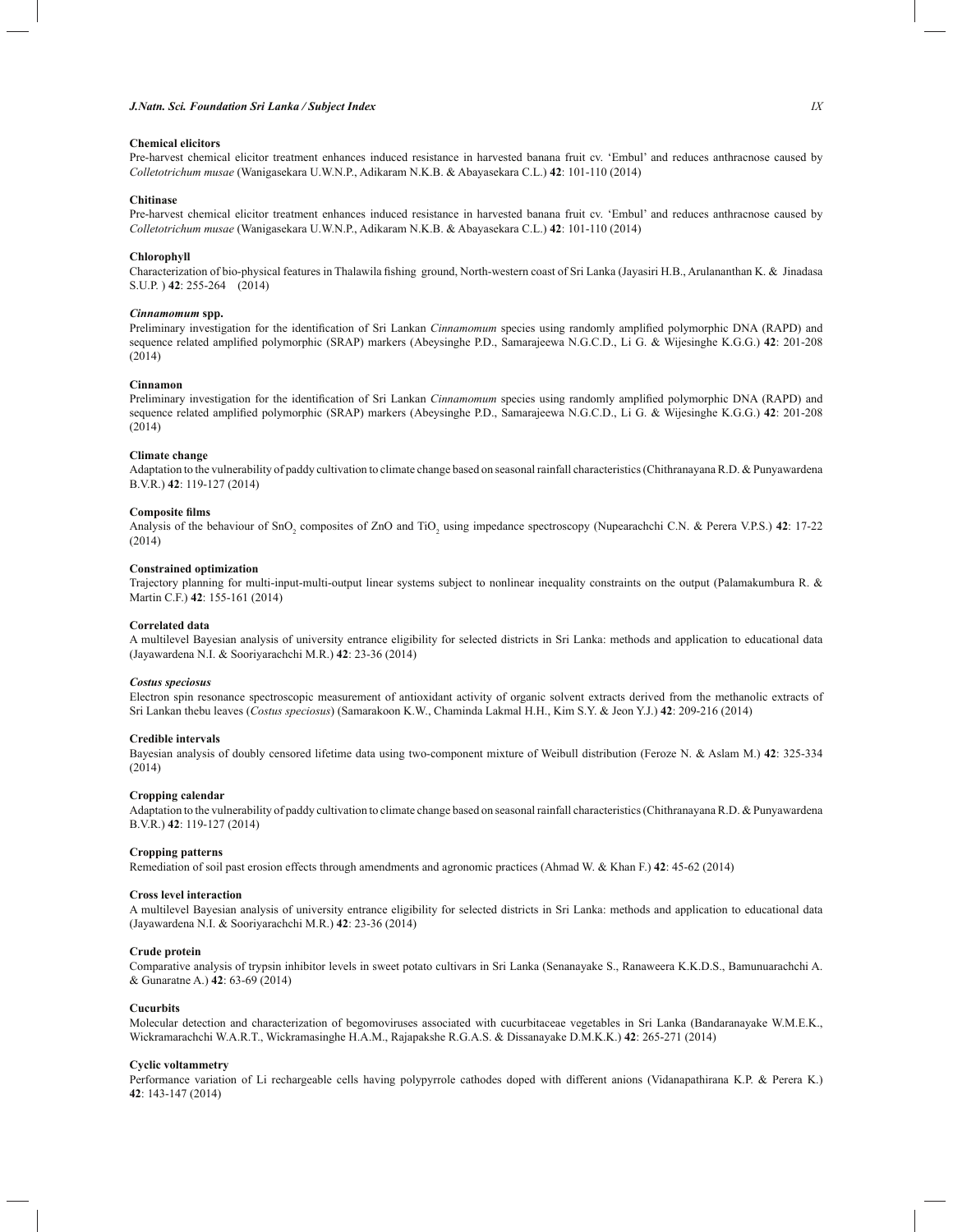# **Data mining**

Performances of data mining techniques in forecasting stock index – evidence from India and US (Arasu B.S., Jeevananthan M., Thamaraiselvan N. & Janarthanan B.) **42**: 177-191 (2014)

# **D-dopachrome tautomerase assay**

Macrophage migration inhibitory factor (MIF) in seminal fluid as a marker of male factor infertility: a pilot study in Sri Lankan men (Obeysekera M.P., Amarasekara D.S., Wijerathna S., Fernando C. & Udagama P.V.) **42**: 149-154 (2014)

## **DEAE-Sepharose**

Purification of xylanase produced by *Bacillus pumilus* (Kapilan R. & Arasaratnam V.) **42**: 365-368 (2014)

# **Decision tree classification**

Prototype implementation of an islanding detection relay based on pattern classification of current and voltage transients (Lidula N.W.A., Rajapakse A.D., Pham J.P. & Denboer N.) **42**: 03-15 (2014)

#### *Dendrobium aphyllum*

Host tree specificity and seed germination of *Dendrobium aphyllum* (Roxb.) C.E.C. Fisch. in Sri Lanka (Harshani H.B.C., Senanayake S.P. & Sandamali H.) **42**: 71-86 (2014)

## **Dengue**

Analysis and mathematical modelling of possible inter-larval spread of the dengue virus (Tennakone K.) **42**: 273-277 (2014)

#### **DFT**

Density functional theory (DFT) and time-dependent density functional theory (TDDFT) studies of selected ancient colourants as sensitizers in dye-sensitized solar cells (Kooh M.R.R., Yoong V.N. & Ekanayake P.) **42**: 169-175 (2014)

## **Diabetes mellitus**

Hypoglycaemic effect of the methanolic extract of *Aporusa lindleyana* leaves on rats (Samanmali B.L.C., Gunatilake M., Guneratne R.D. & Perera T.R.K.) **42**: 129-135 (2014)

# **Diabetes type II**

Potent α-glucosidase inhibitors from the lichen *Cladonia* species from Sri Lanka (Karunaratne V., Thadhani V.M., Khan S.N. & Choudhary M.I.) **42**: 95-98 (2014)

## **Dialysis**

Purification of xylanase produced by *Bacillus pumilus* (Kapilan R. & Arasaratnam V.) **42**: 365-368 (2014)

## **Dimitic**

A new record of *Fulvifomes fastuosus* from Sri Lanka (Ediriweera S.S., Wijesundera R.L.C., Nanayakkara C.M. & Weerasena O.V.D.S.J.) **42**: 369- 371 (2014)

## **Distributed generation**

Prototype implementation of an islanding detection relay based on pattern classification of current and voltage transients (Lidula N.W.A., Rajapakse A.D., Pham J.P. & Denboer N.) **42**: 03-15 (2014)

## **Disturbance observer**

RTOS based embedded controller implementation of a bilateral control system (Abeykoon A.M.H.S. & Pillai M.B.) **42**: 217-228 (2014)

# **Diversity**

*Austroeupatorium inulifolium* invasion increases arbuscular mycorrhizal abundance in *Cymbopogon*-dominated grasslands in Knuckles Conservation Area (Madawala H.M.S.P.) **42**: 361-364 (2014)

## **Dolomitic marble nanoparticles**

Surfactant-assisted synthesis of pure calcium carbonate nanoparticles from Sri Lankan dolomite (Mantilaka M.M.M.G.P.G., Wijesinghe W.P.S.L., Pitawala H.M.T.G.A., Rajapakse R.M.G. & Karunaratne D.G.G.P.) **42**: 247-254 (2014)

### **DSSC**

Density functional theory (DFT) and time-dependent density functional theory (TDDFT) studies of selected ancient colourants as sensitizers in dye-sensitized solar cells (Kooh M.R.R., Yoong V.N. & Ekanayake P.) **42**: 169-175 (2014)

## **Dye sensitized solar cells**

Analysis of the behaviour of SnO<sub>2</sub> composites of ZnO and TiO<sub>2</sub> using impedance spectroscopy (Nupearachchi C.N. & Perera V.P.S.) **42**: 17-22 (2014)

## **Effective half-life**

Releasing thyroid cancer patients from the hospital based on dose rate measurement after  $131$  activity administration (Hewamanna R., Loganathan N. & Perera D.K.A.) **42**: 137-141 (2014)

#### **Electron spin resonance**

Electron spin resonance spectroscopic measurement of antioxidant activity of organic solvent extracts derived from the methanolic extracts of Sri Lankan thebu leaves (*Costus speciosus*) (Samarakoon K.W., Chaminda Lakmal H.H., Kim S.Y. & Jeon Y.J.) **42**: 209-216 (2014)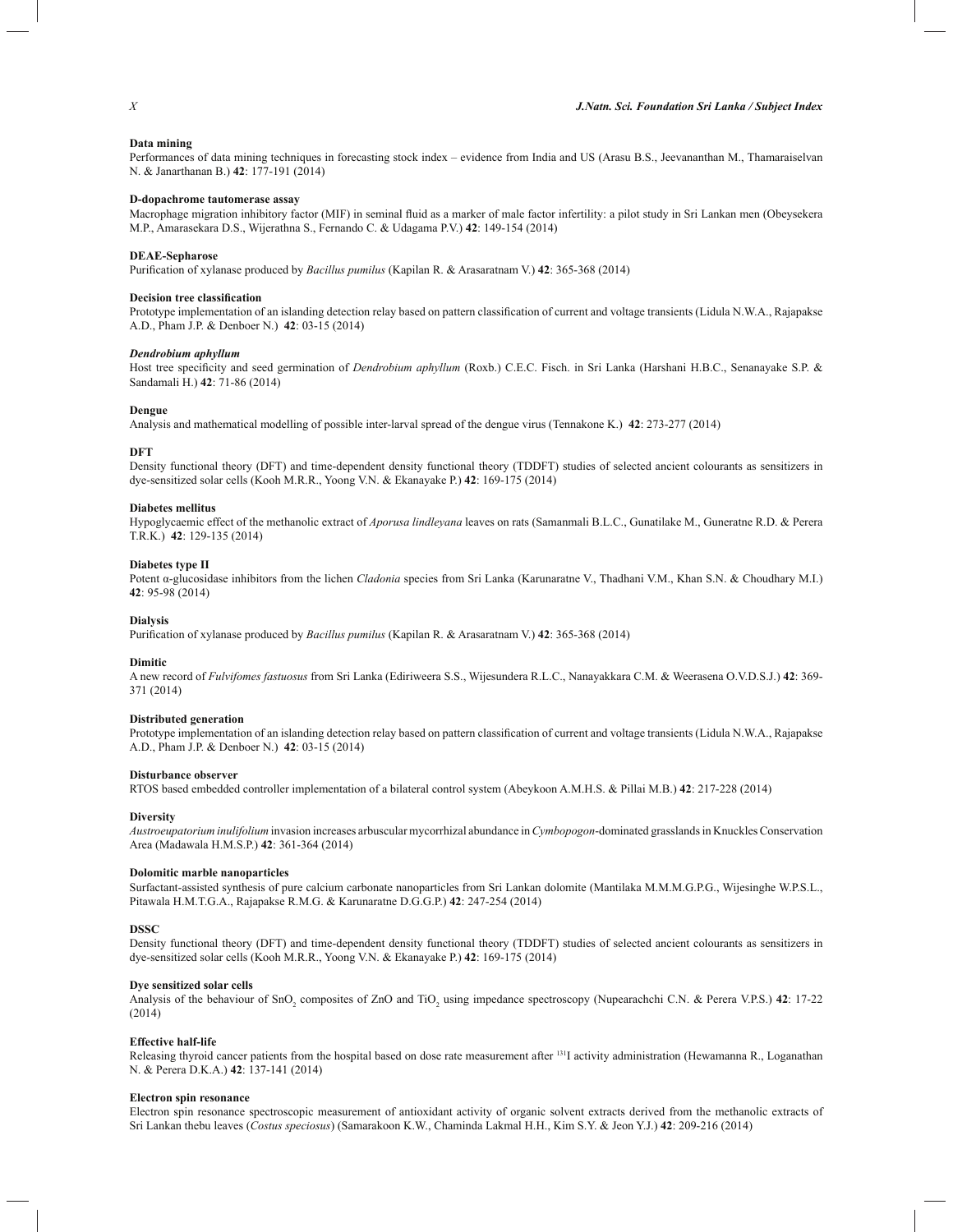## *J.Natn. Sci. Foundation Sri Lanka / Subject Index XI*

## **Enzyme inhibitory activity**

Enzyme inhibitory and immunomodulatory activities of the depsidone lobaric acid extracted from the lichen *Heterodermia* sp. (Thadhani V.M., Naaz Q., Choudhary M.I., Mesaik M.A. & Karunaratne V.) **42**: 193-196 (2014)

### **Eroded soil**

Remediation of soil past erosion effects through amendments and agronomic practices (Ahmad W. & Khan F.) **42**: 45-62 (2014)

#### **Ethanol**

Enhanced production of ethanol by high gravity glucose fermentation at temperatures above 40 °C by *Saccharomyces cerevisiae* S1 using a soya flour supplemented medium (Balakumar S. & Arasaratnam V.) **42**: 111-117 (2014)

# **Even 110-118Te isotopes**

Back-bending phenomena in even-even 110-118Te isotopes (Hossain I., Hussein M., Mansour S.A. & Islam J.) **42**: 335-339 (2014)

#### **Exotic plants**

*Austroeupatorium inulifolium* invasion increases arbuscular mycorrhizal abundance in *Cymbopogon*-dominated grasslands in Knuckles Conservation Area (Madawala H.M.S.P.) **42**: 361-364 (2014)

## **Farmyard manure**

Remediation of soil past erosion effects through amendments and agronomic practices (Ahmad W. & Khan F.) **42**: 45-62 (2014)

## **Fermi energy**

Back-bending phenomena in even-even 110-118Te isotopes (Hossain I., Hussein M., Mansour S.A. & Islam J.) **42**: 335-339 (2014)

## **Fruit peel exudates**

Effect of exogenous pH on development and growth of *Colletotrichum musae* and development of anthracnose in different banana cultivars in Sri Lanka (De Costa D.M. & Chandima A.A.G.) **42**: 229-240 (2014)

#### *Fulvifomes*

A new record of *Fulvifomes fastuosus* from Sri Lanka (Ediriweera S.S., Wijesundera R.L.C., Nanayakkara C.M. & Weerasena O.V.D.S.J.) **42**: 369- 371 (2014)

## **Genotypic variance**

Genetic parameters and correlations of yield attributing characteristics of weedy rice in Sri Lanka (Perera U.I.P., Ratnasekera D., Senanayake S.G.J.N. & Abeysiriwardene D.S de Z.) **42**: 299-306 (2014)

#### **Germ tube**

Effect of exogenous pH on development and growth of *Colletotrichum musae* and development of anthracnose in different banana cultivars in Sri Lanka (De Costa D.M. & Chandima A.A.G.) **42**: 229-240 (2014)

## **Haematein**

Density functional theory (DFT) and time-dependent density functional theory (TDDFT) studies of selected ancient colourants as sensitizers in dye-sensitized solar cells (Kooh M.R.R., Yoong V.N. & Ekanayake P.) **42**: 169-175 (2014)

## **Haematoxylin**

Density functional theory (DFT) and time-dependent density functional theory (TDDFT) studies of selected ancient colourants as sensitizers in dye-sensitized solar cells (Kooh M.R.R., Yoong V.N. & Ekanayake P.) **42**: 169-175 (2014)

# **Haptics**

RTOS based embedded controller implementation of a bilateral control system (Abeykoon A.M.H.S. & Pillai M.B.) **42**: 217-228 (2014)

# **Heritability**

Genetic parameters and correlations of yield attributing characteristics of weedy rice in Sri Lanka (Perera U.I.P., Ratnasekera D., Senanayake S.G.J.N. & Abeysiriwardene D.S de Z.) **42**: 299-306 (2014)

## *Heterodermia* **sp.**

Enzyme inhibitory and immunomodulatory activities of the depsidone lobaric acid extracted from the lichen *Heterodermia* sp. (Thadhani V.M., Naaz Q., Choudhary M.I., Mesaik M.A. & Karunaratne V.) **42**: 193-196 (2014)

## *Hevea brasiliensis*

First report of white root disease of *Artocarpus nobilis* in Sri Lanka caused by *Rigidoporus microporus* (Madushani H.K.I., Fernando T.H.P.S., Wijesundara R.L.C. & Siriwardane D.) **42**: 197-198 (2014)

#### **High gravity glucose fermentation**

Enhanced production of ethanol by high gravity glucose fermentation at temperatures above 40 °C by *Saccharomyces cerevisiae* S1 using a soya flour supplemented medium (Balakumar S. & Arasaratnam V.) **42**: 111-117 (2014)

## **HL-60**

Anticancer and antioxidant effects of selected Sri Lankan marine algae (Chaminda Lakmal H.H., Samarakoon K.W., Lee W.W., Lee J.H., Abethunga D.T.U., Lee H.S. & Jeon Y.J.) **42**: 315-323 (2014)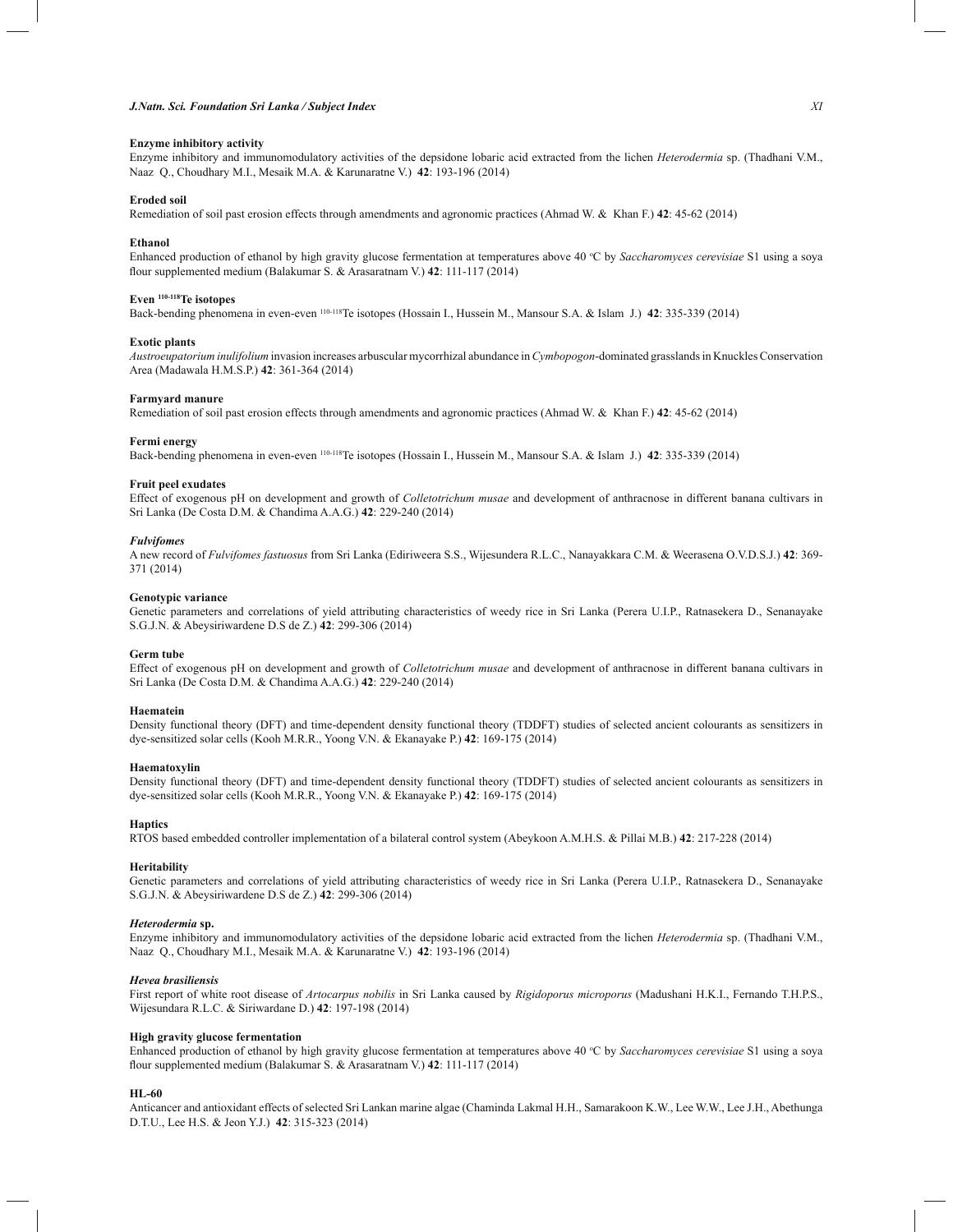## *Hortonia angustifolia*

Antioxidant activity and a new butanolide from the primitive endemic genus *Hortonia* (Ratnayake R., Perera D., Karunaratne D.N., Wijesundara D.S.A., Carr G., Williams D. E., Andersen R.J. & Karunaratne V.) **42**: 279-282 (2014)

#### *Hortonia floribunda*

Antioxidant activity and a new butanolide from the primitive endemic genus *Hortonia* (Ratnayake R., Perera D., Karunaratne D.N., Wijesundara D.S.A., Carr G., Williams D. E., Andersen R.J. & Karunaratne V.) **42**: 279-282 (2014)

## *Hortonia ovalifoli*

Antioxidant activity and a new butanolide from the primitive endemic genus *Hortonia* (Ratnayake R., Perera D., Karunaratne D.N., Wijesundara D.S.A., Carr G., Williams D. E., Andersen R.J. & Karunaratne V.) **42**: 279-282 (2014)

## **Host tree specificity**

Host tree specificity and seed germination of *Dendrobium aphyllum* (Roxb.) C.E.C. Fisch. in Sri Lanka (Harshani H.B.C., Senanayake S.P. & Sandamali H.) **42**: 71-86 (2014)

## *Humboldtia brunonis* **Wallich**

Antimicrobial and antioxidant activities of *Kingiodendron pinnatum* (DC.) Harms and *Humboldtia brunonis* Wallich, endemic plants of Western Ghats of India (Sheik S. & Chandrashekar K.R.) **42**: 307-313 (2014)

## **Hydrophilic polymers**

Surface modification of silica with a hydrophilic polymer and its influence on reinforcement of natural rubber latex (Somaratne M.C.W., Liyanage N.M.V.K. & Walpalage S.) **42**: 351-360 (2014)

## **Hymenochaetaceae**

A new record of *Fulvifomes fastuosus* from Sri Lanka (Ediriweera S.S., Wijesundera R.L.C., Nanayakkara C.M. & Weerasena O.V.D.S.J.) **42**: 369- 371 (2014)

## **Hypoglycaemic effect**

Hypoglycaemic effect of the methanolic extract of *Aporusa lindleyana* leaves on rats (Samanmali B.L.C., Gunatilake M., Guneratne R.D. & Perera T.R.K.) **42**: 129-135 (2014)

# **Immunomodulatory activity**

Enzyme inhibitory and immunomodulatory activities of the depsidone lobaric acid extracted from the lichen *Heterodermia* sp. (Thadhani V.M., Naaz Q., Choudhary M.I., Mesaik M.A. & Karunaratne V.) **42**: 193-196 (2014)

#### **Impedance spectroscopy**

Analysis of the behaviour of SnO<sub>2</sub> composites of ZnO and TiO<sub>2</sub> using impedance spectroscopy (Nupearachchi C.N. & Perera V.P.S.) **42**: 17-22 (2014)

# *In vitro*

Anticancer and antioxidant effects of selected Sri Lankan marine algae (Chaminda Lakmal H.H., Samarakoon K.W., Lee W.W., Lee J.H., Abethunga D.T.U., Lee H.S. & Jeon Y.J.) **42**: 315-323 (2014)

## **India**

Karyomorphological studies of *Aponogeton appendiculatus* Bruggen and *Aponogeton crispus* Thunb. (Gaikwad S.P., Yadav S.R., Gore R.D. & Garad K.U.) **42**: 163-167 (2014)

## **Induced defense**

Pre-harvest chemical elicitor treatment enhances induced resistance in harvested banana fruit cv. 'Embul' and reduces anthracnose caused by *Colletotrichum musae* (Wanigasekara U.W.N.P., Adikaram N.K.B. & Abayasekara C.L.) **42**: 101-110 (2014)

## **Inorganic fertilizer**

Changes in soil carbon stocks under different agricultural management practices in North Sri Lanka (Ratnayake R.R., Kugendren T. & Gnanavelrajah N.) **42**: 37-44 (2014)

## **Inter-larval virus transmission**

Analysis and mathematical modelling of possible inter-larval spread of the dengue virus (Tennakone K.) **42**: 273-277 (2014)

## **Invasion**

*Austroeupatorium inulifolium* invasion increases arbuscular mycorrhizal abundance in *Cymbopogon*-dominated grasslands in Knuckles Conservation Area (Madawala H.M.S.P.) **42**: 361-364 (2014)

## **Islanding**

Prototype implementation of an islanding detection relay based on pattern classification of current and voltage transients (Lidula N.W.A., Rajapakse A.D., Pham J.P. & Denboer N.) **42**: 03-15 (2014)

#### **Karyomorphology**

Karyomorphological studies of *Aponogeton appendiculatus* Bruggen and *Aponogeton crispus* Thunb. (Gaikwad S.P., Yadav S.R., Gore R.D. & Garad K.U.) **42**: 163-167 (2014)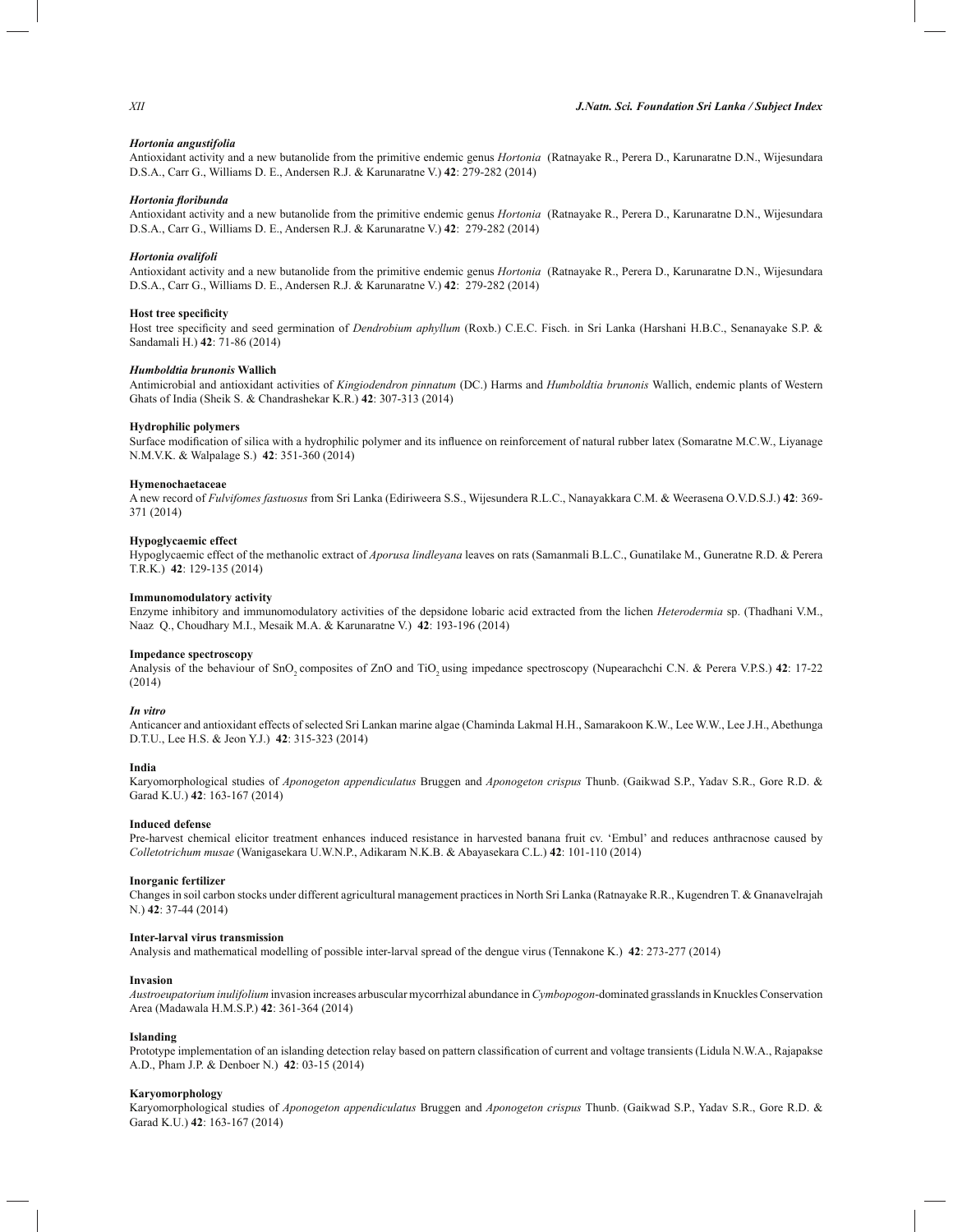# *J.Natn. Sci. Foundation Sri Lanka / Subject Index XIII*

# *Kingiodendron pinnatum* **(DC.)**

Antimicrobial and antioxidant activities of *Kingiodendron pinnatum* (DC.) Harms and *Humboldtia brunonis* Wallich, endemic plants of Western Ghats of India (Sheik S. & Chandrashekar K.R.) **42**: 307-313 (2014)

#### **Lagrange multipliers**

Trajectory planning for multi-input-multi-output linear systems subject to nonlinear inequality constraints on the output (Palamakumbura R. & Martin C.F.) **42**: 155-161 (2014)

#### **Legumes**

Remediation of soil past erosion effects through amendments and agronomic practices (Ahmad W. & Khan F.) **42**: 45-62 (2014)

# **Lichen metabolites**

Potent α-glucosidase inhibitors from the lichen *Cladonia* species from Sri Lanka (Karunaratne V., Thadhani V.M., Khan S.N. & Choudhary M.I.) **42**: 95-98 (2014)

## **Lobaric acid**

Enzyme inhibitory and immunomodulatory activities of the depsidone lobaric acid extracted from the lichen *Heterodermia* sp. (Thadhani V.M., Naaz Q., Choudhary M.I., Mesaik M.A. & Karunaratne V.) **42**: 193-196 (2014)

## **Loss functions**

Bayesian analysis of doubly censored lifetime data using two-component mixture of Weibull distribution (Feroze N. & Aslam M.) **42**: 325-334 (2014)

## **Macrophage migration inhibitory factor (MIF)**

Macrophage migration inhibitory factor (MIF) in seminal fluid as a marker of male factor infertility: a pilot study in Sri Lankan men (Obeysekera M.P., Amarasekara D.S., Wijerathna S., Fernando C. & Udagama P.V.) **42**: 149-154 (2014)

#### **Maha season**

Adaptation to the vulnerability of paddy cultivation to climate change based on seasonal rainfall characteristics (Chithranayana R.D. & Punyawardena B.V.R.) **42**: 119-127 (2014)

## **Male factor infertility (MFI)**

Macrophage migration inhibitory factor (MIF) in seminal fluid as a marker of male factor infertility: a pilot study in Sri Lankan men (Obeysekera M.P., Amarasekara D.S., Wijerathna S., Fernando C. & Udagama P.V.) **42**: 149-154 (2014)

## *Mallotus philippensis*

A comparison of the physico-chemical and phytochemical parameters of glands/hairs of fruits and leaves of *Mallotus philippensis* (Lam.) Muell. Arg. grown in Sri Lanka (Hewageegana H.G.S.P., Arawwawala L.D.A.M., Tissera M.H.A., Ariyawansa H.A.S. & Dhammaratana I.) **42**: 291-295 (2014)

# **Markov chain into fuzzy stochastic**

Performances of data mining techniques in forecasting stock index – evidence from India and US (Arasu B.S., Jeevananthan M., Thamaraiselvan N. & Janarthanan B.) **42**: 177-191 (2014)

## **Mathematical epidemiology**

Analysis and mathematical modelling of possible inter-larval spread of the dengue virus (Tennakone K.) **42**: 273-277 (2014)

## **Medicinal plants**

Electron spin resonance spectroscopic measurement of antioxidant activity of organic solvent extracts derived from the methanolic extracts of Sri Lankan thebu leaves (*Costus speciosus*) (Samarakoon K.W., Chaminda Lakmal H.H., Kim S.Y. & Jeon Y.J.) **42**: 209-216 (2014)

#### **Meta-materials**

Design and fabrication of a novel hexagonal reconfigurable antenna with RF switches for mobile terminal (Chawla P. & Khanna R.) **42**: 283-289 (2014)

## **Methyl** *β***-orcinolcarboxylate**

Potent α-glucosidase inhibitors from the lichen *Cladonia* species from Sri Lanka (Karunaratne V., Thadhani V.M., Khan S.N. & Choudhary M.I.) **42**: 95-98 (2014)

#### **Methylorsellinate**

Potent α-glucosidase inhibitors from the lichen *Cladonia* species from Sri Lanka (Karunaratne V., Thadhani V.M., Khan S.N. & Choudhary M.I.) **42**: 95-98 (2014)

#### **Microcontroller**

RTOS based embedded controller implementation of a bilateral control system (Abeykoon A.M.H.S. & Pillai M.B.) **42**: 217-228 (2014)

## **Mixture models**

Bayesian analysis of doubly censored lifetime data using two-component mixture of Weibull distribution (Feroze N. & Aslam M.) **42**: 325-334 (2014)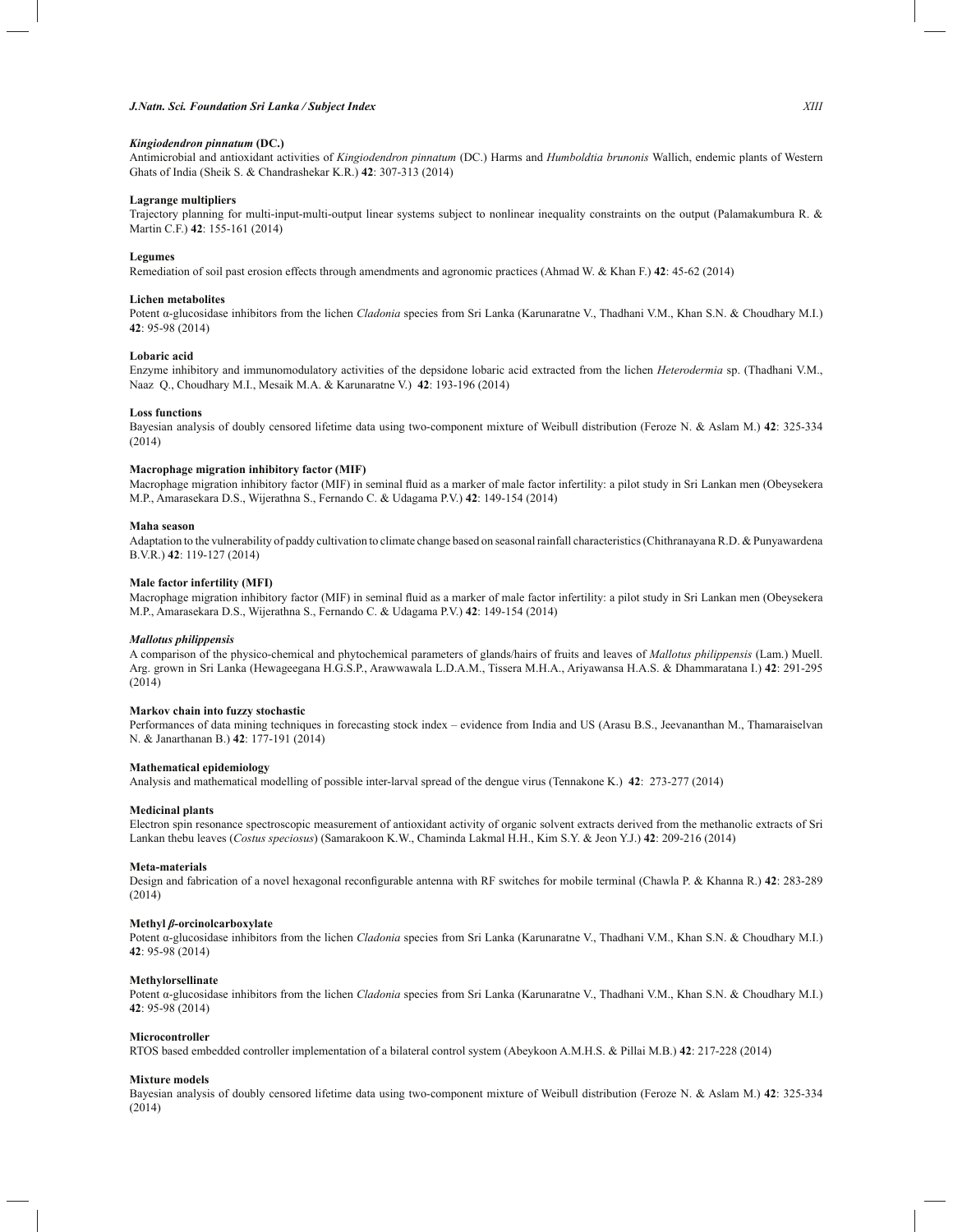## **MOEMS**

Design and fabrication of a novel hexagonal reconfigurable antenna with RF switches for mobile terminal (Chawla P. & Khanna R.) **42**: 283-289 (2014)

## **Moisture**

Comparative analysis of trypsin inhibitor levels in sweet potato cultivars in Sri Lanka (Senanayake S., Ranaweera K.K.D.S., Bamunuarachchi A. & Gunaratne A.) **42**: 63-69 (2014)

## **Molecular characterization**

Molecular detection and characterization of begomoviruses associated with cucurbitaceae vegetables in Sri Lanka (Bandaranayake W.M.E.K., Wickramarachchi W.A.R.T., Wickramasinghe H.A.M., Rajapakshe R.G.A.S. & Dissanayake D.M.K.K.) **42**: 265-271 (2014)

## **Moment of inertia**

Back-bending phenomena in even-even 110-118Te isotopes (Hossain I., Hussein M., Mansour S.A. & Islam J.) **42**: 335-339 (2014)

## **Morphology**

Performance variation of Li rechargeable cells having polypyrrole cathodes doped with different anions (Vidanapathirana K.P. & Perera K.) **42**: 143-147 (2014)

## **Multi-input-multi-output linear systems**

Trajectory planning for multi-input-multi-output linear systems subject to nonlinear inequality constraints on the output (Palamakumbura R. & Martin C.F.) **42**: 155-161 (2014)

## **Multilevel models**

A multilevel Bayesian analysis of university entrance eligibility for selected districts in Sri Lanka: methods and application to educational data (Jayawardena N.I. & Sooriyarachchi M.R.) **42**: 23-36 (2014)

## **Multivariate adaptive regression splines**

Performances of data mining techniques in forecasting stock index – evidence from India and US (Arasu B.S., Jeevananthan M., Thamaraiselvan N. & Janarthanan B.) **42**: 177-191 (2014)

#### **Neural network**

Performances of data mining techniques in forecasting stock index – evidence from India and US (Arasu B.S., Jeevananthan M., Thamaraiselvan N. & Janarthanan B.) **42**: 177-191 (2014)

# **Oligomeric proanthocyanidins**

Oligomeric proanthocyanidin fractions from fresh tea leaves and their antibacterial activity against *Staphylococcus aureus* (Kumar N.S., Bandara B.M.R., Hettihewa S.K. & Panagoda G.J.) **42**: 241-246 (2014)

## **Organic fertilizer**

Changes in soil carbon stocks under different agricultural management practices in North Sri Lanka (Ratnayake R.R., Kugendren T. & Gnanavelrajah N.) **42**: 37-44 (2014)

## *Oryza sativa* **L.**

Genetic parameters and correlations of yield attributing characteristics of weedy rice in Sri Lanka (Perera U.I.P., Ratnasekera D., Senanayake S.G.J.N. & Abeysiriwardene D.S. de Z.) **42**: 299-306 (2014)

## **Pathogenicity**

First report of white root disease of *Artocarpus nobilis* in Sri Lanka caused by *Rigidoporus microporus* (Madushani H.K.I., Fernando T.H.P.S., Wijesundara R.L.C. & Siriwardane D.) **42**: 197-198 (2014)

#### **Pattern formation**

A reaction-diffusion type mathematical model for the formation of coral patterns (Somathilake L.W. & Wedagedera J.R.) **42**: 341-349 (2014)

### **PCR**

Molecular detection and characterization of begomoviruses associated with cucurbitaceae vegetables in Sri Lanka (Bandaranayake W.M.E.K., Wickramarachchi W.A.R.T., Wickramasinghe H.A.M., Rajapakshe R.G.A.S. & Dissanayake D.M.K.K.) **42**: 265-271 (2014)

## *Pel***B gene**

Effect of exogenous pH on development and growth of *Colletotrichum musae* and development of anthracnose in different banana cultivars in Sri Lanka (De Costa D.M. & Chandima A.A.G.) **42**: 229-240 ( 2014)

## **Phenotypic variance**

Genetic parameters and correlations of yield attributing characteristics of weedy rice in Sri Lanka (Perera U.I.P., Ratnasekera D., Senanayake S.G.J.N. & Abeysiriwardene D.S de Z.) **42**: 299-306 (2014)

#### **Phosphodiesterase**

Enzyme inhibitory and immunomodulatory activities of the depsidone lobaric acid extracted from the lichen *Heterodermia* sp. (Thadhani V.M., Naaz Q., Choudhary M.I., Mesaik M.A. & Karunaratne V.) **42**: 193-196 (2014)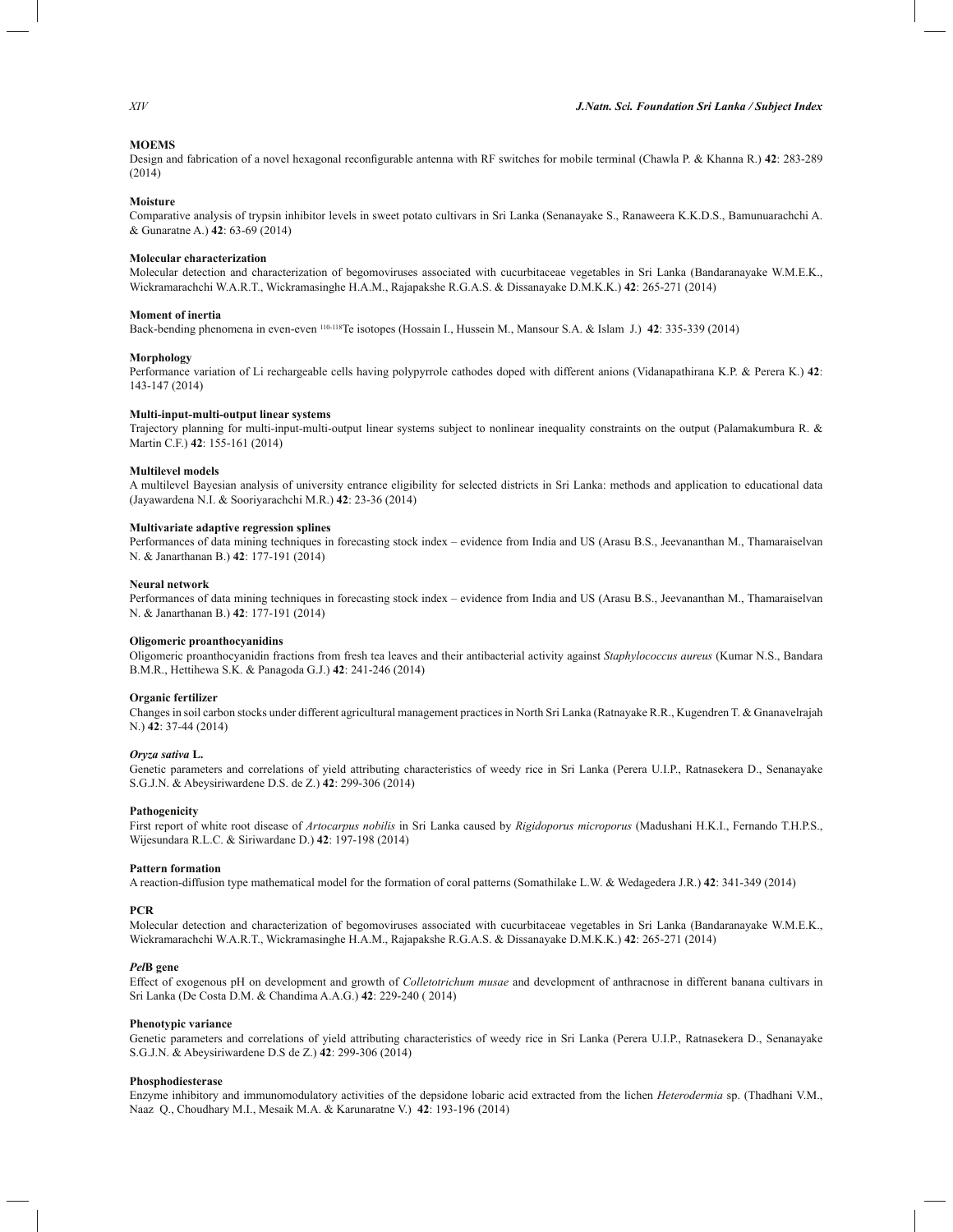## **Photonic bandgap structures**

Design and fabrication of a novel hexagonal reconfigurable antenna with RF switches for mobile terminal (Chawla P. & Khanna R.) **42**: 283-289 ( 2014)

## **Physico-chemical parameters**

A comparison of the physico-chemical and phytochemical parameters of glands/hairs of fruits and leaves of *Mallotus philippensis* (Lam.) Muell. Arg. grown in Sri Lanka (Hewageegana H.G.S.P., Arawwawala L.D.A.M., Tissera M.H.A., Ariyawansa H.A.S. & Dhammaratana I.) **42**: 291-295 (2014)

## **Phytochemical studies**

A comparison of the physico-chemical and phytochemical parameters of glands/hairs of fruits and leaves of *Mallotus philippensis* (Lam.) Muell. Arg. grown in Sri Lanka (Hewageegana1 H.G.S.P., Arawwawala L.D.A.M., Tissera M.H.A., Ariyawansa H.A.S. & Dhammaratana I.) **42**: 291-295 (2014)

# **Phytoplankton**

Characterization of bio-physical features in Thalawila fishing ground, North-western coast of Sri Lanka (Jayasiri H.B., Arulananthan K.. & Jinadasa S.U.P. ) **42**: 255-264 (2014)

## **Polyacrylonitrile**

Performance variation of Li rechargeable cells having polypyrrole cathodes doped with different anions (Vidanapathirana K.P. & Perera K.) **42**: 143-147 (2014)

#### **Polypyrrol**

Performance variation of Li rechargeable cells having polypyrrole cathodes doped with different anions (Vidanapathirana K.P. & Perera K.) **42**: 143-147 (2014)

## **Posterior distributions**

Bayesian analysis of doubly censored lifetime data using two-component mixture of Weibull distribution (Feroze N. & Aslam M.) **42**: 325-334 (2014)

# **Precipitated calcium carbonate**

Surfactant-assisted synthesis of pure calcium carbonate nanoparticles from Sri Lankan dolomite (Mantilaka M.M.M.G.P.G., Wijesinghe W.P.S.L., Pitawala H.M.T.G.A., Rajapakse R.M.G. & Karunaratne D.G.G.P.) **42**: 247-254 (2014)

## **Purification fold**

Purification of xylanase produced by *Bacillus pumilus* (Kapilan R. & Arasaratnam V.) **42**: 365-368 (2014)

#### **Radioiodine**

Releasing thyroid cancer patients from the hospital based on dose rate measurement after 131I activity administration (Hewamanna R., Loganathan N. & Perera D.K.A.) **42**: 137-141 (2014)

## **RAPD**

Preliminary investigation for the identification of Sri Lankan *Cinnamomum* species using randomly amplified polymorphic DNA (RAPD) and sequence related amplified polymorphic (SRAP) markers (Abeysinghe P.D., Samarajeewa N.G.C.D., Li G. & Wijesinghe K.G.G.) **42**: 201-208 (2014)

### **Reaction torque observer**

RTOS based embedded controller implementation of a bilateral control system (Abeykoon A.M.H.S. & Pillai M.B.) **42**: 217-228 (2014)

## **Reaction-diffusion equations**

A reaction-diffusion type mathematical model for the formation of coral patterns (Somathilake L.W. & Wedagedera J.R.) **42**: 341-349 (2014)

#### **Real time operating system**

RTOS based embedded controller implementation of a bilateral control system (Abeykoon A.M.H.S. & Pillai M.B.) **42**: 217-228 (2014)

## **RF-MEMS**

Design and fabrication of a novel hexagonal reconfigurable antenna with RF switches for mobile terminal (Chawla P. & Khanna R.) **42**: 283-289 (2014)

## **Rhizomorphs**

First report of white root disease of *Artocarpus nobilis* in Sri Lanka caused by *Rigidoporus microporus* (Madushani H.K.I., Fernando T.H.P.S., Wijesundara R.L.C. & Siriwardane D.) **42**: 197-198 (2014)

## **Rice improvement programmes**

Genetic parameters and correlations of yield attributing characteristics of weedy rice in Sri Lanka (Perera U.I.P., Ratnasekera D., Senanayake S.G.J.N. & Abeysiriwardene D.S. de Z.) **42**: 299-306 (2014)

## *Rigidoporus microporus*

First report of white root disease of *Artocarpus nobilis* in Sri Lanka caused by *Rigidoporus microporus* (Madushani H.K.I., Fernando T.H.P.S., Wijesundara R.L.C. & Siriwardane D.) **42**: 197-198 (2014)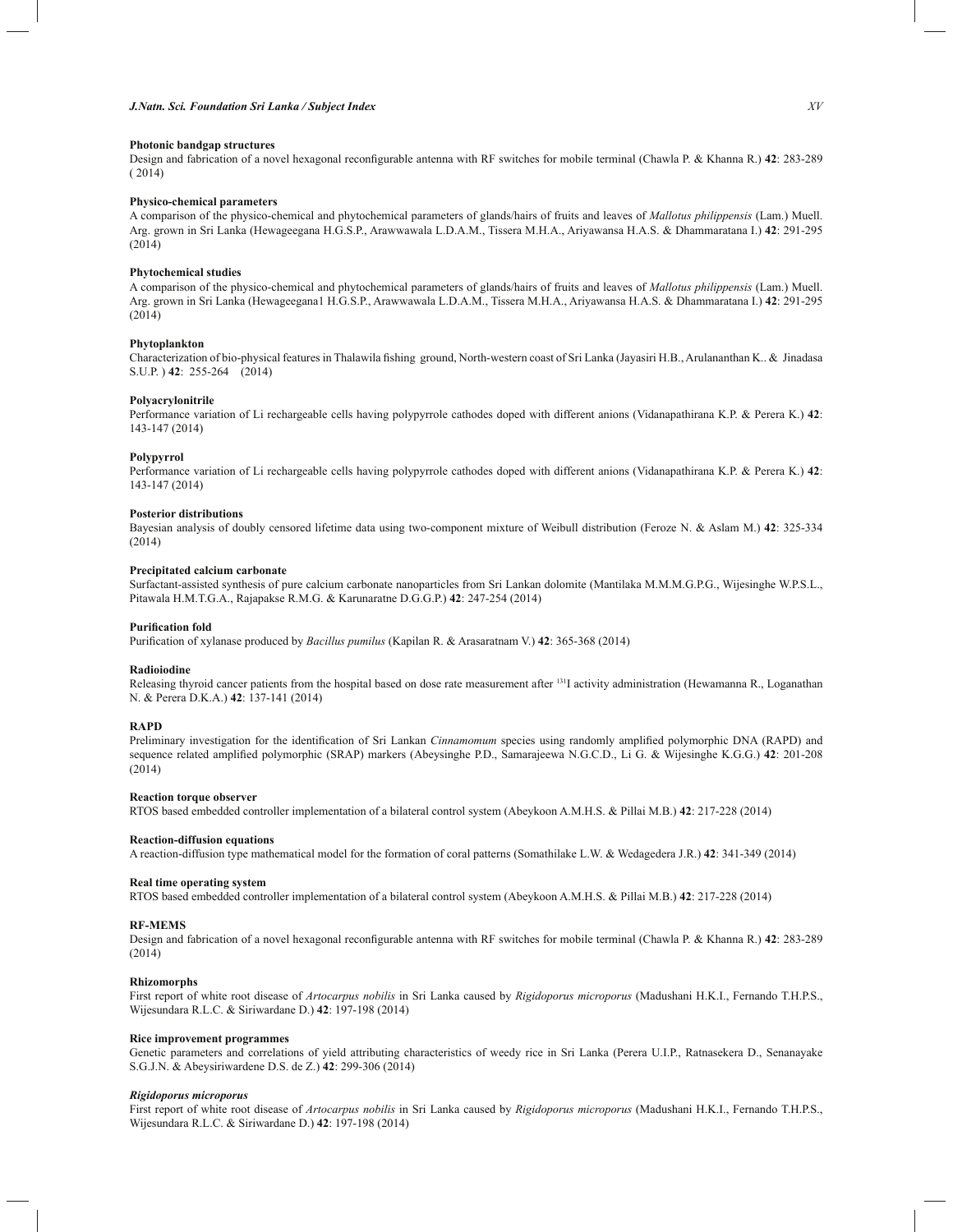# **Root colonization**

*Austroeupatorium inulifolium* invasion increases arbuscular mycorrhizal abundance in *Cymbopogon*-dominated grasslands in Knuckles Conservation Area (Madawala H.M.S.P.) **42**: 361-364 (2014)

## **RT-PCR**

Effect of exogenous pH on development and growth of *Colletotrichum musae* and development of anthracnose in different banana cultivars in Sri Lanka (De Costa D.M. & Chandima A.A.G.) **42**: 229-240 (2014)

## *Saccharomyces cerevisiae*

Enhanced production of ethanol by high gravity glucose fermentation at temperatures above 40 °C by *Saccharomyces cerevisiae* S1 using a soya flour supplemented medium (Balakumar S. & Arasaratnam V.) **42**: 111-117 (2014)

## **Seasonal characteristics**

Adaptation to the vulnerability of paddy cultivation to climate change based on seasonal rainfall characteristics (Chithranayana R.D. & Punyawardena B.V.R.) **42**: 119-127 (2014)

#### **Seed germination**

Host tree specificity and seed germination of *Dendrobium aphyllum* (Roxb.) C.E.C. Fisch. in Sri Lanka (Harshani H.B.C., Senanayake S.P. & Sandamali H.) **42**: 71-86 (2014)

## **Severe oligozoospermia**

Macrophage migration inhibitory factor (MIF) in seminal fluid as a marker of male factor infertility: a pilot study in Sri Lankan men (Obeysekera M.P., Amarasekara D.S., Wijerathna S., Fernando C. & Udagama P.V.) **42**: 149-154 (2014)

## **Silica**

Surface modification of silica with a hydrophilic polymer and its influence on reinforcement of natural rubber latex (Somaratne M.C.W., Liyanage N.M.V.K. & Walpalage S.) **42**: 351-360 (2014)

## **Soil carbon stocks**

Changes in soil carbon stocks under different agricultural management practices in North Sri Lanka (Ratnayake R.R., Kugendren T. & Gnanavelrajah N.) **42**: 37-44 (2014)

## **Soil fertility**

Remediation of soil past erosion effects through amendments and agronomic practices (Ahmad W. & Khan F.) **42**: 45-62 (2014)

## **Soil organic carbon**

Changes in soil carbon stocks under different agricultural management practices in North Sri Lanka (Ratnayake R.R., Kugendren T. & Gnanavelrajah N.) **42**: 37-44 (2014)

## **Soil tillage**

Changes in soil carbon stocks under different agricultural management practices in North Sri Lanka (Ratnayake R.R., Kugendren T. & Gnanavelrajah N.) **42**: 37-44 (2014)

### **Soya flour**

Enhanced production of ethanol by high gravity glucose fermentation at temperatures above 40 °C by *Saccharomyces cerevisiae* S1 using a soya flour supplemented medium (Balakumar S. & Arasaratnam V.) **42**: 111-117 (2014)

## **Spatial temporal**

A reaction-diffusion type mathematical model for the formation of coral patterns (Somathilake L.W. & Wedagedera J.R.) **42**: 341-349 (2014)

## **Specific activity**

Purification of xylanase produced by *Bacillus pumilus* (Kapilan R. & Arasaratnam V.) **42**: 365-368 (2014)

# **SRAP**

Preliminary investigation for the identification of Sri Lankan *Cinnamomum* species using randomly amplified polymorphic DNA (RAPD) and sequence related amplified polymorphic (SRAP) markers (Abeysinghe P.D., Samarajeewa N.G.C.D., Li G. & Wijesinghe K.G.G.) **42**: 201-208 (2014)

# **Sri Lanka**

Preliminary investigation for the identification of Sri Lankan *Cinnamomum* species using randomly amplified polymorphic DNA (RAPD) and sequence related amplified polymorphic (SRAP) markers (Abeysinghe P.D., Samarajeewa N.G.C.D., Li G. & Wijesinghe K.G.G.) **42**: 201-208 (2014)

# **Sri Lanka**

Volatile profiles of traditional aromatic rice varieties in Sri Lanka (Liyanaarachchi G.D., Kottearachchi N.S. & Samarasekera R.) **42**: 87-93 (2014)

## **Sri Lankan seaweeds**

Anticancer and antioxidant effects of selected Sri Lankan marine algae (Chaminda Lakmal H.H., Samarakoon K.W., Lee W.W., Lee J.H., Abethunga D.T.U., Lee H.S. & Jeon Y.J.) **42**: 315-323 (2014)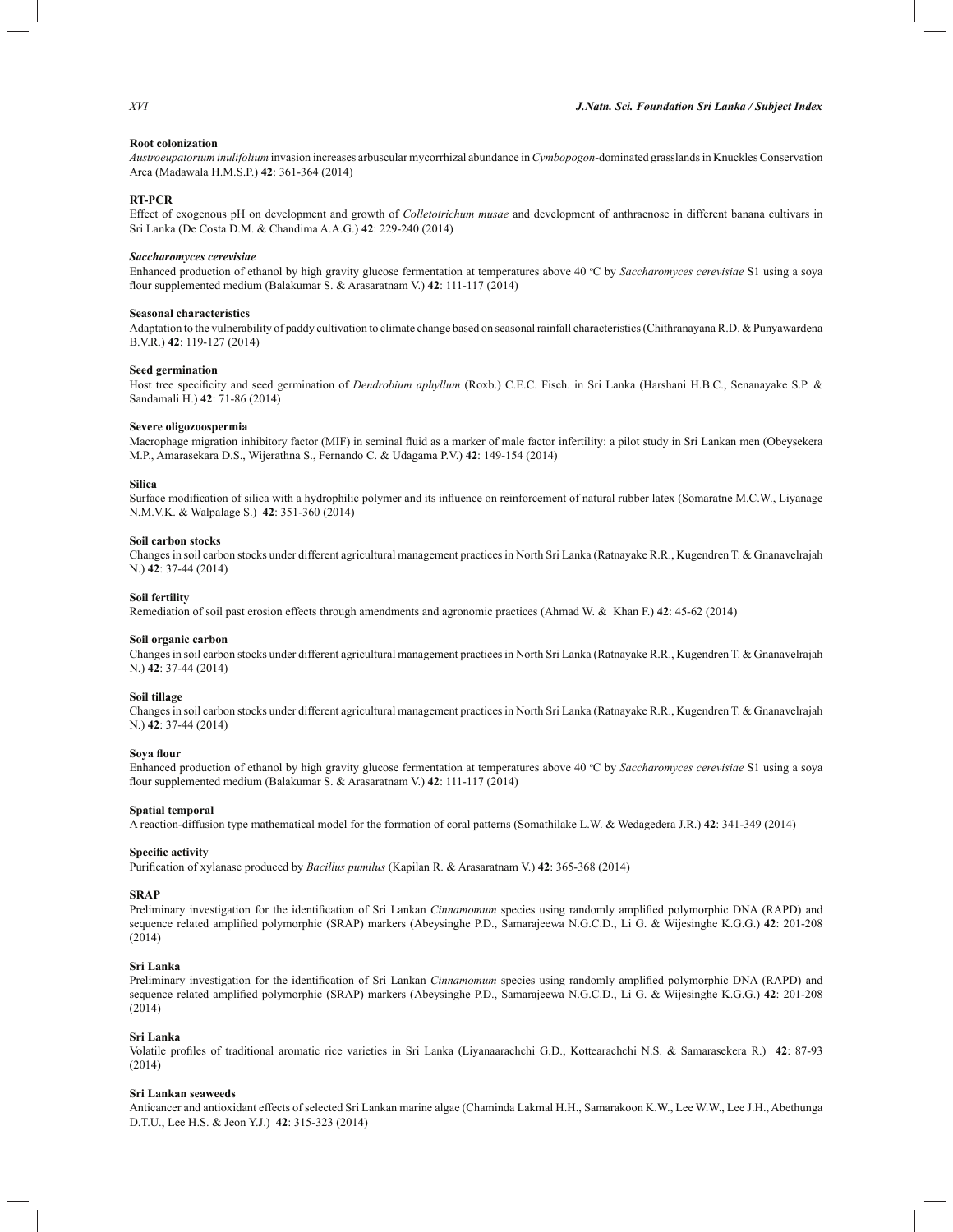# *J.Natn. Sci. Foundation Sri Lanka / Subject Index XVII*

## *Staphylococcus aureus*

Oligomeric proanthocyanidin fractions from fresh tea leaves and their antibacterial activity against *Staphylococcus aureus* (Kumar N.S., Bandara B.M.R., Hettihewa S.K. & Panagoda G.J.) **42**: 241-246 (2014)

#### **Statistics education research**

A multilevel Bayesian analysis of university entrance eligibility for selected districts in Sri Lanka: methods and application to educational data (Jayawardena N.I. & Sooriyarachchi M.R.) **42**: 23-36 (2014)

## **Support vector regression**

Performances of data mining techniques in forecasting stock index – evidence from India and US (Arasu B.S., Jeevananthan M., Thamaraiselvan N. & Janarthanan B.) **42**: 177-191 (2014)

## **Surface modification**

Surface modification of silica with a hydrophilic polymer and its influence on reinforcement of natural rubber latex (Somaratne M.C.W., Liyanage N.M.V.K. & Walpalage S.) **42**: 351-360 (2014)

## **Sweet potato**

Comparative analysis of trypsin inhibitor levels in sweet potato cultivars in Sri Lanka (Senanayake S., Ranaweera K.K.D.S., Bamunuarachchi A. & Gunaratne A.) **42**: 63-69 (2014)

### **Tea**

Oligomeric proanthocyanidin fractions from fresh tea leaves and their antibacterial activity against *Staphylococcus aureus* (Kumar N.S., Bandara B.M.R., Hettihewa S.K. & Panagoda G.J.) **42**: 241-246 (2014)

## **Tear strength**

Surface modification of silica with a hydrophilic polymer and its influence on reinforcement of natural rubber latex (Somaratne M.C.W., Liyanage N.M.V.K. & Walpalage S.) **42**: 351-360 (2014)

## **Tensile strength**

Surface modification of silica with a hydrophilic polymer and its influence on reinforcement of natural rubber latex (Somaratne M.C.W., Liyanage N.M.V.K. & Walpalage S.) **42**: 351-360 (2014)

## **Thebu leaves**

Electron spin resonance spectroscopic measurement of antioxidant activity of organic solvent extracts derived from the methanolic extracts of Sri Lankan thebu leaves (*Costus speciosus*) (Samarakoon K.W., Chaminda Lakmal H.H., Kim S.Y. & Jeon Y.J.) **42**: 209-216 (2014)

#### **Theoretical epidemiology**

Analysis and mathematical modelling of possible inter-larval spread of the dengue virus (Tennakone K.) **42**: 273-277 (2014)

#### **Thermocline**

Characterization of bio-physical features in Thalawila fishing ground, North-western coast of Sri Lanka (Jayasiri H.B., Arulananthan K. & Jinadasa S.U.P. ) **42**: 255-264 (2014)

#### **Thyroid cancer**

Releasing thyroid cancer patients from the hospital based on dose rate measurement after <sup>131</sup>I activity administration (Hewamanna R.,. Loganathan N. & Perera D.K.A.) **42**: 137-141 (2014)

## **Toxicity**

Hypoglycaemic effect of the methanolic extract of *Aporusa lindleyana* leaves on rats (Samanmali B.L.C., Gunatilake M., Guneratne R.D. & Perera T.R.K.) **42**: 129-135 (2014)

## **Traditional aromatic rice**

Volatile profiles of traditional aromatic rice varieties in Sri Lanka (Liyanaarachchi G.D., Kottearachchi N.S. & Samarasekera R.) **42**: 87-93 (2014)

## **Trajectory planning**

Trajectory planning for multi-input-multi-output linear systems subject to nonlinear inequality constraints on the output (Palamakumbura R. & Martin C.F.) **42**: 155-161 (2014)

## **Transients**

Prototype implementation of an islanding detection relay based on pattern classification of current and voltage transients (Lidula N.W.A., Rajapakse A.D., Pham J.P & Denboer N.) **42**: 03-15 (2014)

#### **Trypsin inhibitor activity**

Comparative analysis of trypsin inhibitor levels in sweet potato cultivars in Sri Lanka (Senanayake S., Ranaweera K.K.D.S., Bamunuarachchi A. & Gunaratne A.) **42**: 63-69 (2014)

## **Tuna**

Characterization of bio-physical features in Thalawila fishing ground, North-western coast of Sri Lanka (Jayasiri H.B., Arulananthan K. & Jinadasa S.U.P. ) **42**: 255-264 (2014)